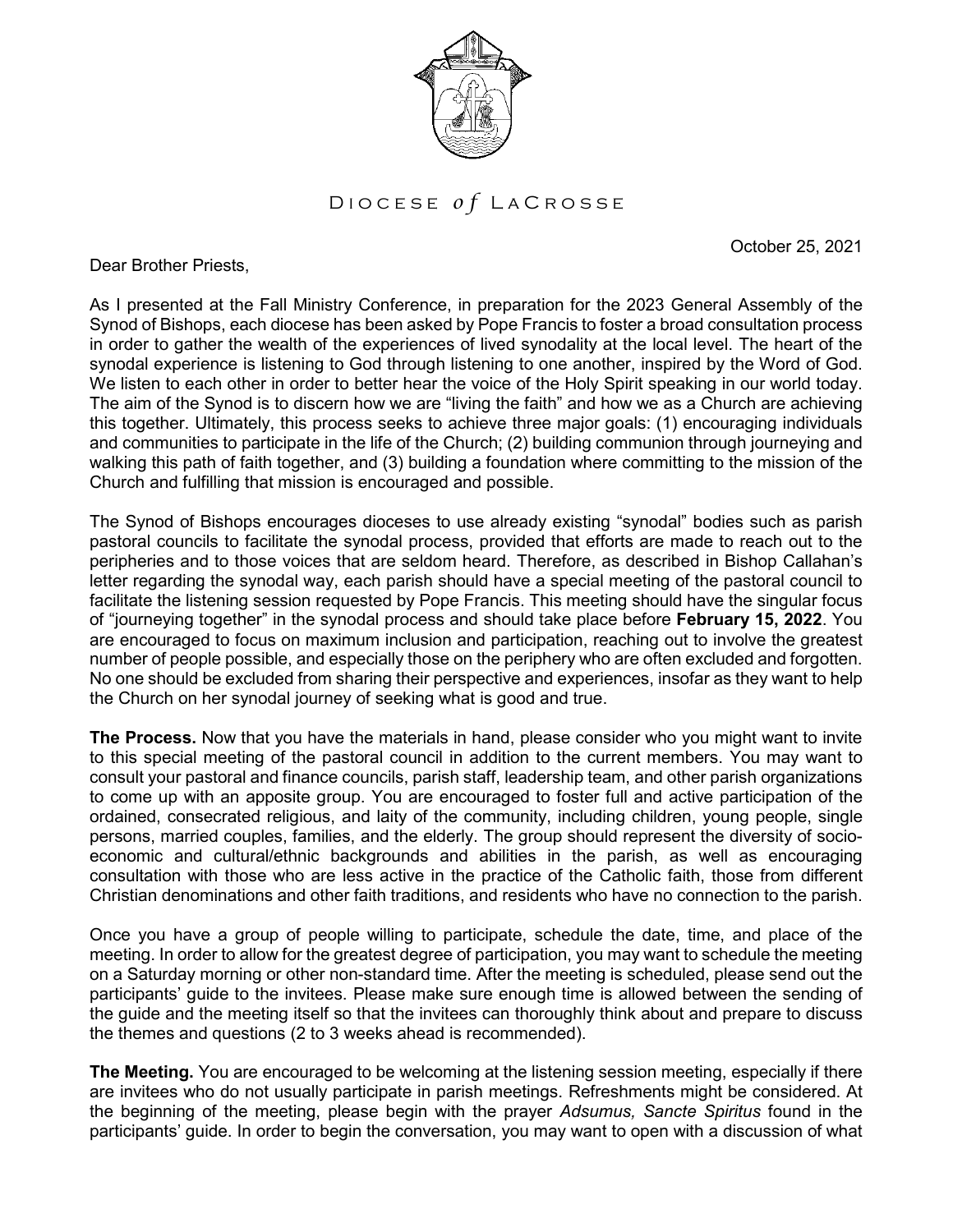synodality means to the group or to have participants reflect on the journey of their local community up until now. *What has been the history of the faith life of the community? How has the community traveled to where they are now? How has God been present?*

Eventually, you will want to consider the "Main Questions for Consultation" from the participants' guide. Your conversation and dialogue do not need to be limited to those questions. The aim is not to cover all the questions but rather to discern and focus on those aspects of synodality most pertinent in your group's context. It is often better to have fewer questions which can be explored deeply, rather than have many questions that would be covered superficially. These questions are provided to initiate and facilitate the experience of sharing and listening. You can pose other questions, and are encouraged to do so. As a general guide, give more emphasis to the types of questions that evoke personal stories and real-life experiences rather than "doctrinal" statements.

All participants are encouraged to share with honesty and openness about their real-life experiences, and to reflect together on what the Holy Spirit might be revealing through what is shared with one another. Everyone is invited to speak with authentic courage and honesty in order to integrate freedom, truth, and charity. The listening session will probably last one hour, but shorter or longer discussions can be just as beneficial. You should end the meeting with a prayer.

**The Synthesis.** At the beginning of the listening session, someone should be nominated as the recorder to take notes. You can choose a participant, ask someone from the parish staff, or even serve in the role yourself. After the meeting, these notes should be compiled into a synthesis. This synthesis does not have to be "meeting minutes" but should convey the main fruits of the discussion, both positive and negative. It should not only report common trends and points of convergence, but also highlight those points that strike a chord, inspire an original point of view, or open a new horizon. The synthesis should pay special attention to the voices of those who are not often heard. The synthesis should not only underline positive experiences but also bring to light challenging and negative experiences in order to reflect the reality of what has been said. Something of the experience of the local gathering should be conveyed in the synthesis: the attitudes of the participants, and the joys and challenges of engaging together in discernment. Each parish's synthesis should be sent to me at aguanella@diolclergy.org by February 21, 2022.

**Future Prospects.** If a pastor wants to have more than one listening session, he is encouraged to do so. A pastor also may want to host special consultation sessions for certain groups (for example, adolescents, young adults, married couples, migrants, those who are less active in the faith, or those who experience poverty and marginalization). Only one synthesis should be prepared at the end of the "official" sessions. Parish schools, unified school systems, or university groups may benefit from a consultation session with its own synthesis. A pastor may want to continue in thy synodal way if proves beneficial for all involved. Individuals can also contribute their feedback directly to me via e-mail.

**For More Information.** I encourage you to visit the Synod's website at www.synod.va and read the *Preparatory Document* and the *Vademecum* or to read the International Theological Commission's 2018 document, *Synodality in the Life and Mission of the Church*. I am also happy to answer any questions or concerns that you may have during this diocesan phase of the synodal journey. I express my appreciation to you for your assistance in fulfilling Pope Francis' request to "journey together" with our people. The aim is not to overwhelm pastors and parishes, but rather to integrate the synodal process into the life of the local Church in creative ways that promote deeper communion, fuller participation, and a more fruitful mission.

Sincerely in Christ,

Father Alan M. Guanella Diocesan Contact Person for Synod 2021–2023